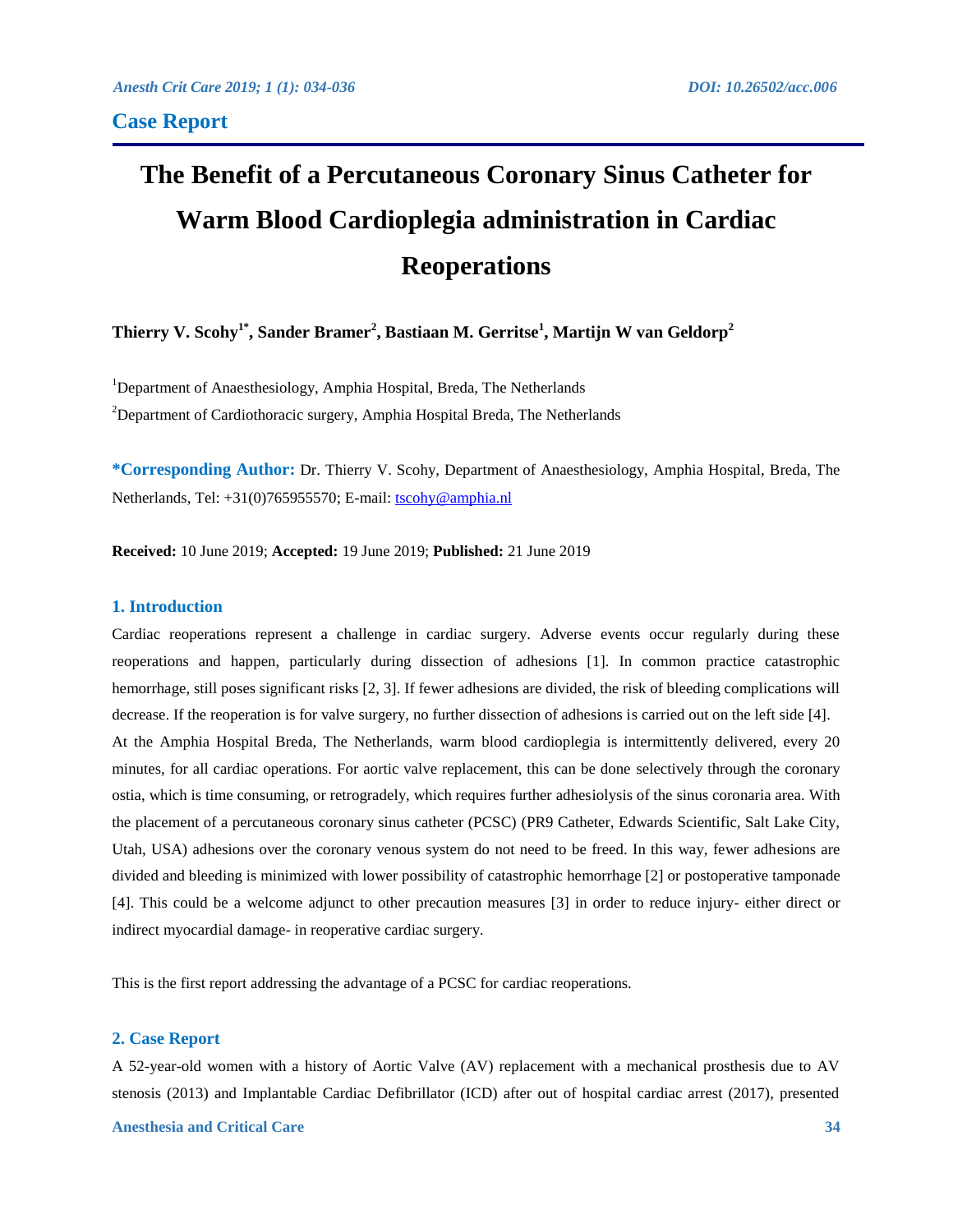with a prosthetic valve endocarditis (PVE) with enterococcus faecalis. She was initially treated with ICD lead removal and IV antibiotics. After 16 days progression to aortic root abscess was demonstrated by TTE/TEE. Coronary arteriography showed normal coronary arteries. Because of uncontrolled infection despite the adequate antibiotic therapy, surgical therapy was indicated; a Bentall procedure was performed through a median resternotomy.

# **3. Surgical Technique**

After steel wire removal safe entry into the mediastinum could be achieved using an oscillating saw. Dense adhesions were present around the aorta and right atrium. The latter were only freed as far as necessary to provide access for venous cannulation, mainly using electrocautery. Arterial cannulation was performed using an Eopa® cannula (Medtronic Inc, Minneapolis, USA) introduced by Seldinger technique. For venous cannulation a two-stage MC2® 34/46Fr cannula (Medtronic Inc, Minneapolis, USA) was used. Wound ventilation using carbondioxide was installed. After clamping of the aorta, warm blood cardioplegia could be delivered through the aortic root resulting in adequate cardioplegic arrest (Table 1). The infected mechanical prosthesis could easily (and partially manually) be removed and the almost circumferential annular abscess cavities were cleaned and soaked in Rifampicin. Sequential gifts of cardioplegia were delivered retrogradely through the PCSC ensuring backflow of dark blood from the coronary ostia but without pausing the operation. A mechanical composite conduit (Carboseal Valsalva SN S1259646-B) 21/24mm was sutured deep in the left ventricular outflow tract using matrass sutures and the coronary ostia were reimplanted.

| <b>Time</b> | <b>Operative Steps</b>                  | Condition                              |
|-------------|-----------------------------------------|----------------------------------------|
| 10:15       | <b>ECC</b> start                        |                                        |
| 10:17       | Cooling 32                              |                                        |
| 10:43       | $Ao-X$ on                               |                                        |
| 10:43       | Cardioplegia: Antegrade Root            | Flow: $400$ ml/min.<br>$2$ Min.        |
| 10:50       | Cardioplegia: Retrograde PR9            | Flow: $100$ ml/min.<br>$2$ Min.        |
| 10:53       | Cardioplegia: Antegrade Selective Right | 1 Min.<br>Flow: $100$ ml/min.          |
| 11:16       | Cardioplegia: Retrograde PR9            | Flow: $100$ ml/min.<br>3 Min.          |
| 11:45       | Cardioplegia: Retrograde PR9            | Flow: $100$ ml/min.<br>3 Min.          |
| 12:16       | Cardioplegia: Retrograde PR9            | 3 Min.<br>Flow: $100$ ml/min.          |
| 12:39       | Cardioplegia: Antegrade Selective Right | Flow: $100$ ml/min.<br>1 Min.          |
| 12:41       | Cardioplegia: Antegrade Selective Left  | Flow: 60 ml/min.<br>1 Min.             |
| 12:42       | Cardioplegia: Retrograde PR9            | $2$ Min.<br>Flow: $100 \text{ ml/min}$ |
| 12:51       | warming 34                              |                                        |
| 13:01       | Ao-X off                                |                                        |
| 13:50       | ECC stop                                |                                        |

Patient confidentiality was guaranteed according to the Dutch law on personal data protection.

**Table 1:** Operative time track.